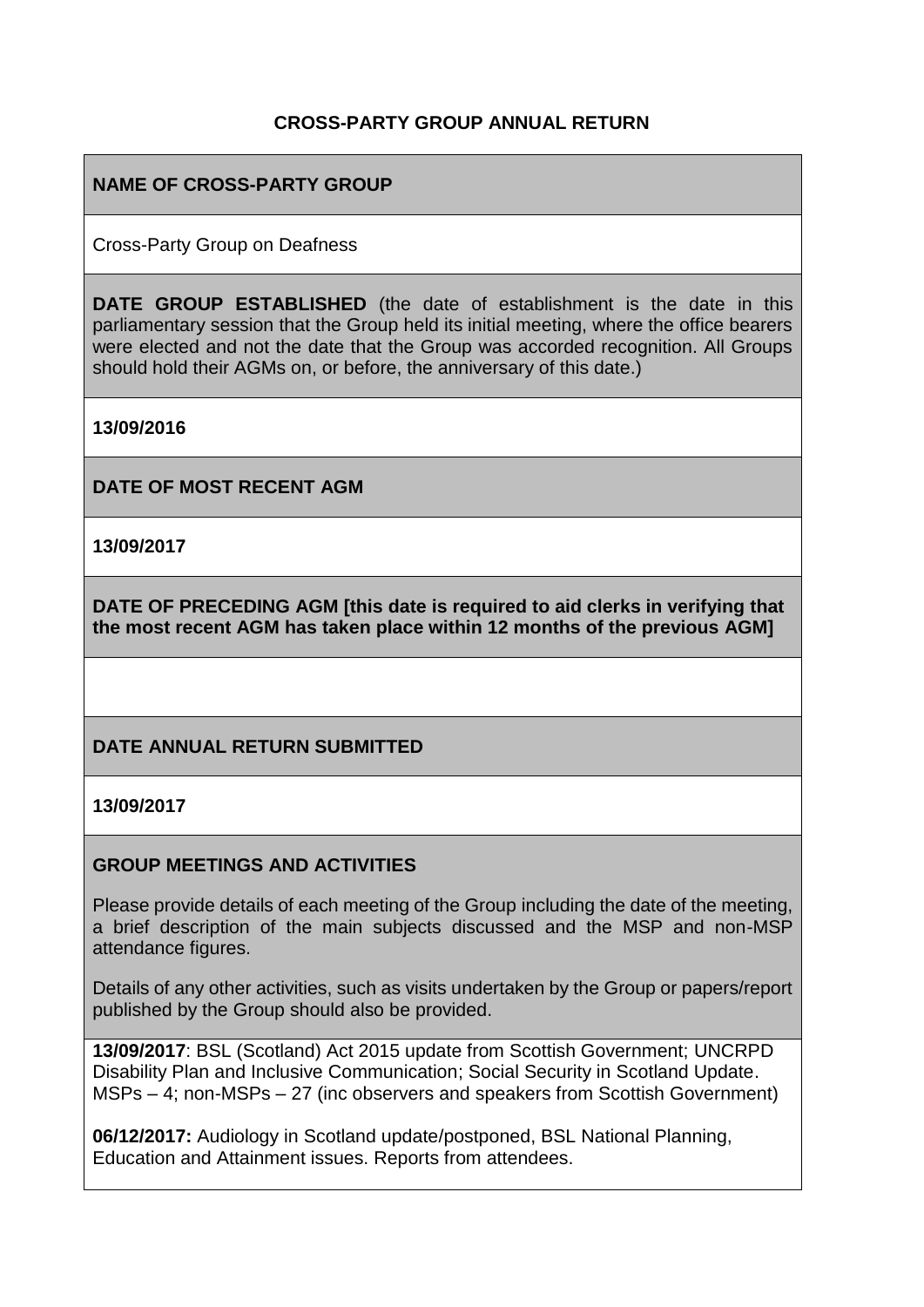**14/03/2018:** Audiology in Scotland update/Postponed, BSL Planning and Development, Social Isolation debate and focus on future priotitoes.

**13/06/2018**: The ALLIANCE, Teachers of the Deaf/issues in West Lothian, Audiology update, Deafblindness in Scotland.

Next meeting 12the September will be reported at in the next annual return as it took place after the 2018 AGM

### **MSP MEMBERS OF THE GROUP**

Please provide names and party designation of all MSP members of the Group.

Mark Griffin MSP – Convenor

Graeme Dey MSP – Vice Convenor until promoted to Cabinet

Colin Beattie MSP – Vice Convenor from Sept 2018

Jenny Marra MSP

Alison Johnstone MSP

Annie Wells MSP

Neil Bibby MSP

Rhoda Grant MSP

## **NON-MSP MEMBERS OF THE GROUP**

For organisational members please provide only the name of the organisation, it is not necessary to provide the name(s) of individuals who may represent the organisation at meetings of the Group.

| <b>Individuals</b> | <b>Donald Richards</b>                                                                                                                                                                                                                                                                                                                                                    |
|--------------------|---------------------------------------------------------------------------------------------------------------------------------------------------------------------------------------------------------------------------------------------------------------------------------------------------------------------------------------------------------------------------|
| Organisations      | deafscotland (formerly Scottish Council on Deafness/SCoD)<br><b>Action on Hearing Loss</b><br>ATLA - Association of Teachers of Lipreading to Adults<br>BATOD - The British Association of Teachers of the Deaf<br><b>British Deaf Association Scotland</b><br>Deaf Action<br><b>Deaf Connections</b><br>Deaf Links<br>Deafblind Scotland<br>D.E.A.F. - South Lanarkshire |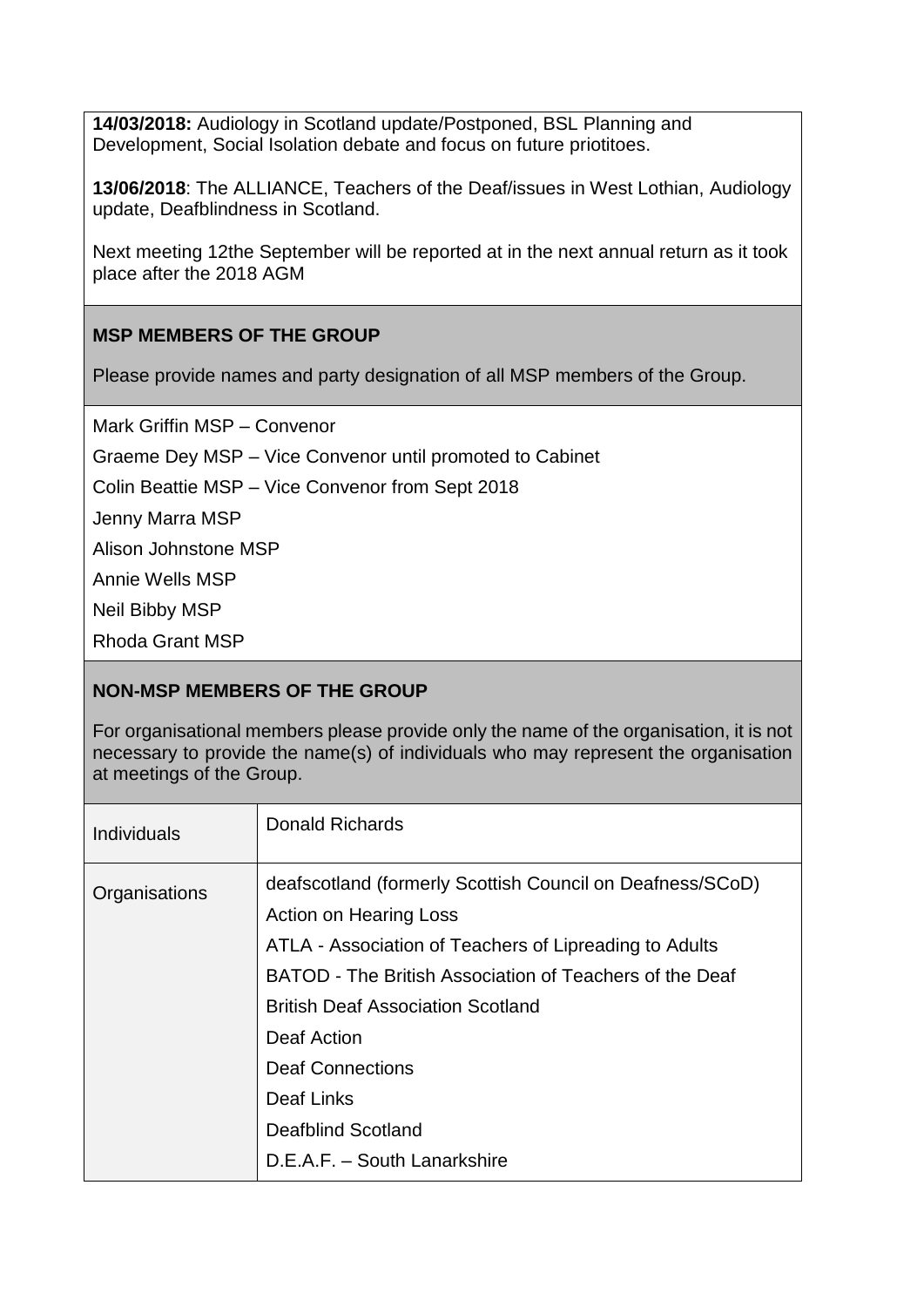| Donaldson's School                                         |
|------------------------------------------------------------|
| Dumfries and Galloway Hard of Hearing Group                |
| <b>Hearing Link</b>                                        |
| <b>Heriot-Watt University</b>                              |
| <b>Ideas for Ears</b>                                      |
| NDCS - National Deaf Children's Society                    |
| <b>NESS - North East Sensory Services</b>                  |
| RCSLT - Royal College of Speech and Language Therapists    |
| <b>Respect Me</b>                                          |
| SASLI - Scottish Association of Sign Language Interpreters |
| <b>Scottish Sensory Centre</b>                             |
| Signature                                                  |
| <b>SISG (Sensory Impairment Support Group)</b>             |
| <b>Tayside Deaf Forum</b>                                  |
| University of Edinburgh                                    |
| The Association of Sign Language Interpreters (ASLI)       |
| <b>NHS Highland Deaf Services</b>                          |
| Disability Agenda Scotland (DAS).                          |
| The ALLIANCE                                               |
| <b>Skills Development Scotland</b>                         |
|                                                            |

# **GROUP OFFICE BEARERS**

Please provide names for all office bearers. The minimum requirement is that two of the office bearers are MSPs and one of these is Convener – beyond this it is a matter for the Group to decide upon the office bearers it wishes to have. It is permissible to have more than one individual elected to each office, for example, co-conveners or multiple deputy conveners.

| Convener               | <b>Mark Griffin MSP</b>               |
|------------------------|---------------------------------------|
| <b>Deputy Convener</b> | Graeme Dey MSP/ now Colin Beattie MSP |
| Secretary              | Janis McDonald                        |
| Treasurer              | Janis McDonald                        |